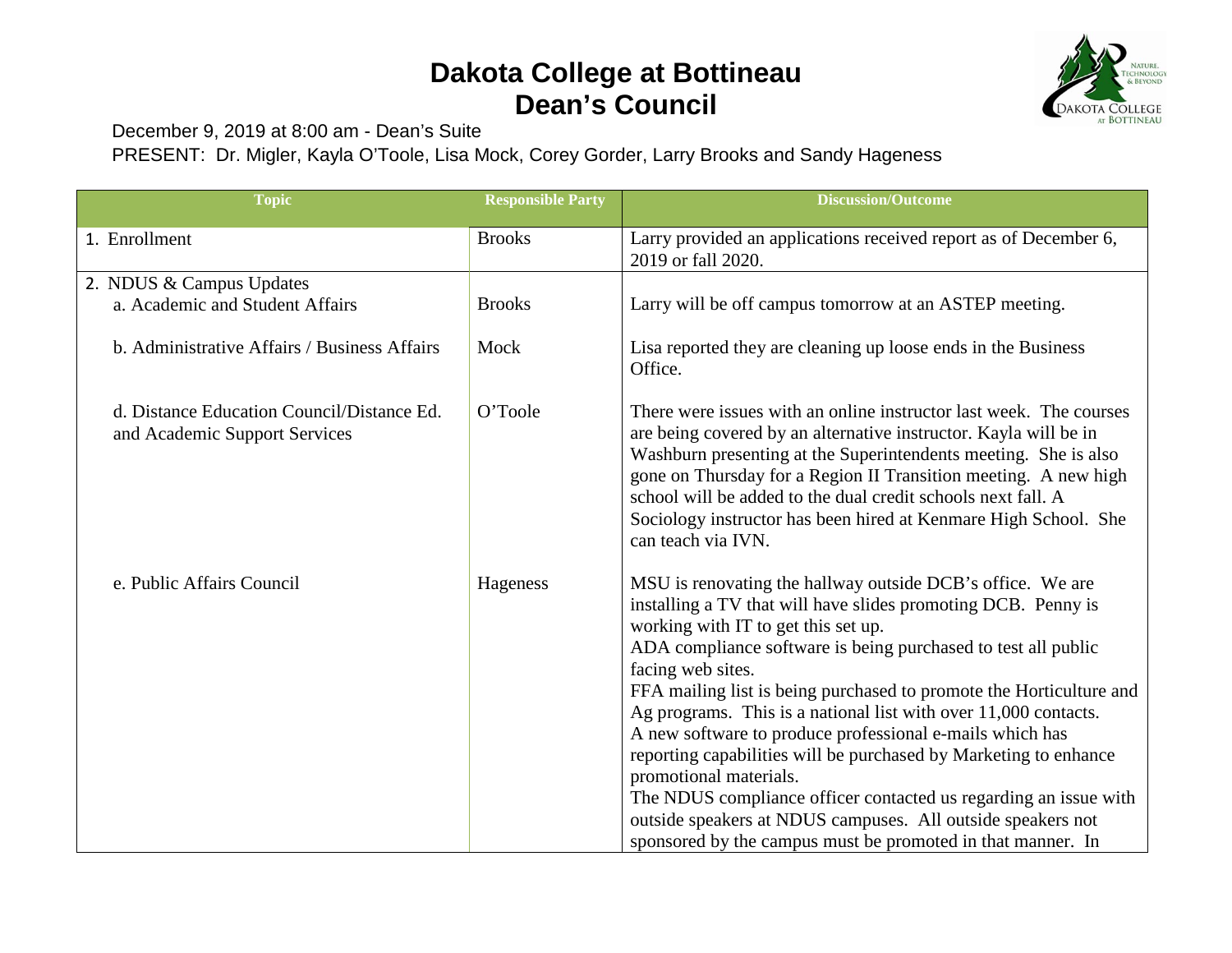## **Dakota College at Bottineau Dean's Council**



|                                         |         | return this prompted marketing to review the Clubs and<br>Organizations page on the website. Language will be added to the<br>CRU organization identifying they are not affiliated with DCB.<br>Photography will be working with instructors this spring semester<br>to add to the commercial photo library.<br>Sandy is working on policies and the handbook updates to be<br>published when spring semester begins.                                                                                                                                                                                                                                                                                                                                                          |
|-----------------------------------------|---------|--------------------------------------------------------------------------------------------------------------------------------------------------------------------------------------------------------------------------------------------------------------------------------------------------------------------------------------------------------------------------------------------------------------------------------------------------------------------------------------------------------------------------------------------------------------------------------------------------------------------------------------------------------------------------------------------------------------------------------------------------------------------------------|
| f. Athletics                            | Gorder  | A survey asking students about adding sports will be sent out<br>before students leave for break. There is a home Ladyjack<br>basketball and Lumberjack hockey game this week, Wednesday –<br>December 11.                                                                                                                                                                                                                                                                                                                                                                                                                                                                                                                                                                     |
| h. Chancellor's Cabinet / Dean's Update | Migler  | Coal boiler is heating campus until the other boiler is up and<br>running. Other projects being worked on over break include:<br>dorm bathrooms.<br>football building to move Dan's office there,<br>healthy floors in locker rooms,<br>benches in lock room to be restaind/varnished.<br>team room floor to be repaired with new flooring.<br>$\bullet$<br>Office needs assessment will be conducted this spring so<br>renovations can be completed over the summer.<br>Sheriff Watson and officers were invited to visit the greenhouse to<br>identify and review paperwork for the hemp plants.<br>Dan Nostdahl will be on campus tomorrow to review Student<br>Center conceptual drawings. We will be submitting a RFP for an<br>architect for the Student Center project. |
| 3. Other<br>a. Online Seat Time Policy  | O'Toole | Reviewed the policy as provided. Moved by Lisa, seconded by<br>Corey Gorder to approve the Online Seat Time policy as presented.<br>Motion carried.                                                                                                                                                                                                                                                                                                                                                                                                                                                                                                                                                                                                                            |